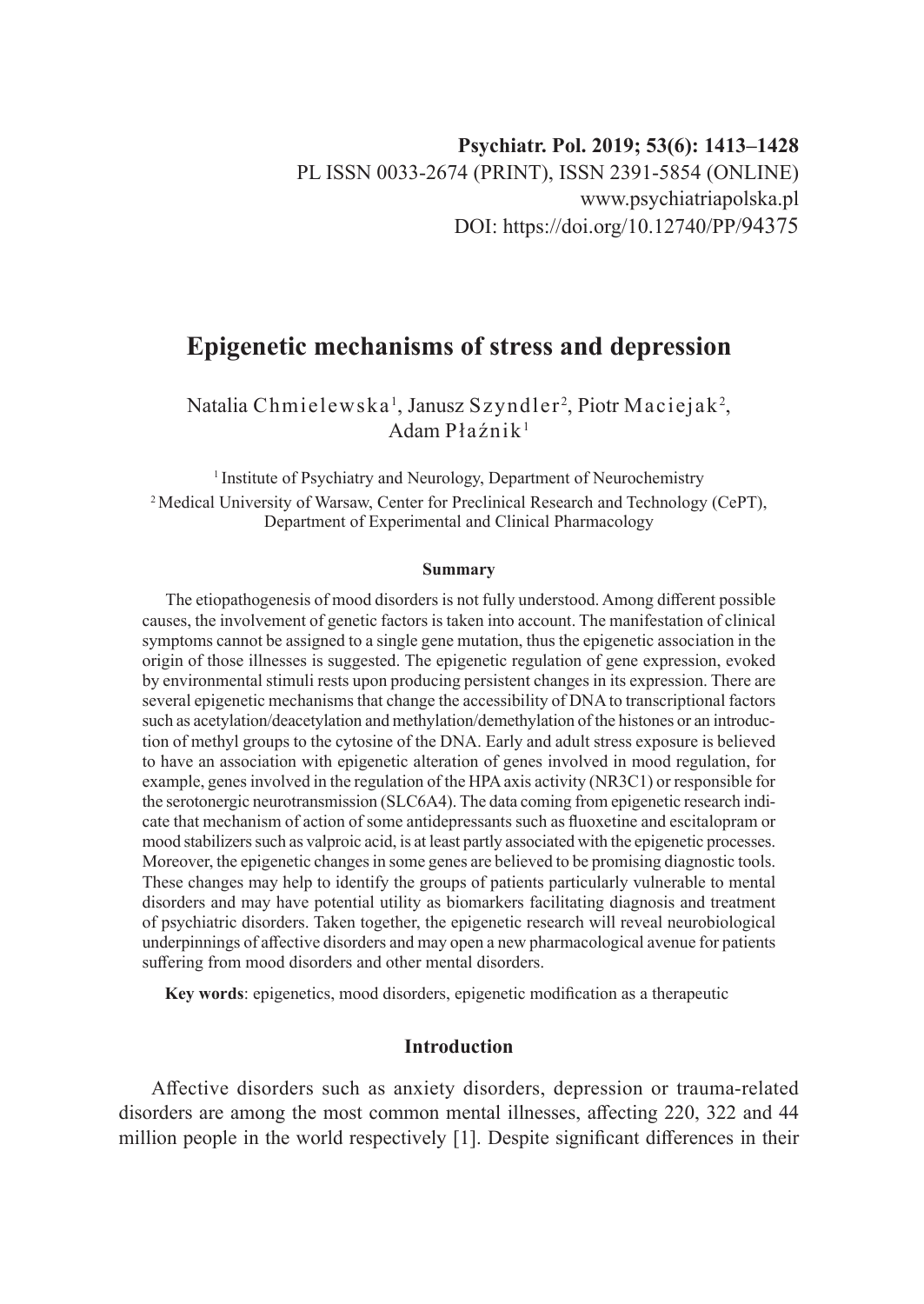clinical presentation, the pathogenesis of those groups of mental illnesses is highly interrelated. It is postulated that the changes in the serotonergic, noradrenergic and glutamatergic transmission as well as alterations in the hypothalamic-pituitary-adrenal (HPA) axis activity may be responsible for the clinical presentation. It is believed that disturbances in neurotransmission may be evoked by many factors, including genetic factors. However, so far, despite the application of human genome-wide association studies (GWAS) in clinical studies, no single loci that is directly linked to anxiety and/ or depressive disorders has been identified [2]. Nevertheless, the interaction between specific genes and external factors, such as adult or early life stress, has been linked with increased vulnerability to anxiety and depression. Taking into consideration that etiology of mental illnesses has not been assigned to a single gene mutation, epigenetic mechanisms are believed to take part in the origins of psychiatric disorders [3].

Epigenetics refers to pathways that could modulate gene expression and change the phenotype of the cells. The Greek prefix 'epi' means 'above' and indicates that epigenetics is not associated with alterations in the sequence of the DNA but is linked to acquired modification of chromatin and/or nucleotides instead. It is also postulated to be a potential mechanism by which environmental factors can create persistent changes in the genes expression and can increase the vulnerability to illnesses, e.g., stress-related psychiatric disorders [3]. The epigenetic modifications are characterized by unique properties. On the one hand, it is believed that epigenetic pattern could be persistent and heritable. On the other hand, it has been shown that several antidepressants and mood stabilizers that are used in the treatment of psychiatric disorders, like valproate, amitriptyline, fluoxetine, escitalopram, apart from the different pharmacodynamics properties, exert their therapeutic effect at least in part via epigenetic mechanisms [4].

In this review, we will attempt to discuss the influence of early adverse experiences and severe adult stress on epigenetic alterations that are associated with the occurrence of anxiety or depressive disorders, with special attention paid to components of the HPA axis, serotonergic and dopaminergic systems. We will also shortly describe the epigenetic-like mechanisms of antidepressants and mood stabilizers currently used in the treatment.

#### **Overview of epigenetic mechanisms**

# Chromatin remodeling

Chromatin consists of DNA, histones and non-histone proteins and, by condensing a DNA strand into higher order structures, serves as an organizer of the genome. The basic unit of chromatin is nucleosome. It includes about 146 base pairs of DNA coiled on a core histone octamer (that is created by duplicates of histones: H2A, H2B, H3, and H4). H1 is a fifth histone molecule which decreases the distance between the nucleosomes and facilitates the creation of a DNA compact structure [5]. Chromatin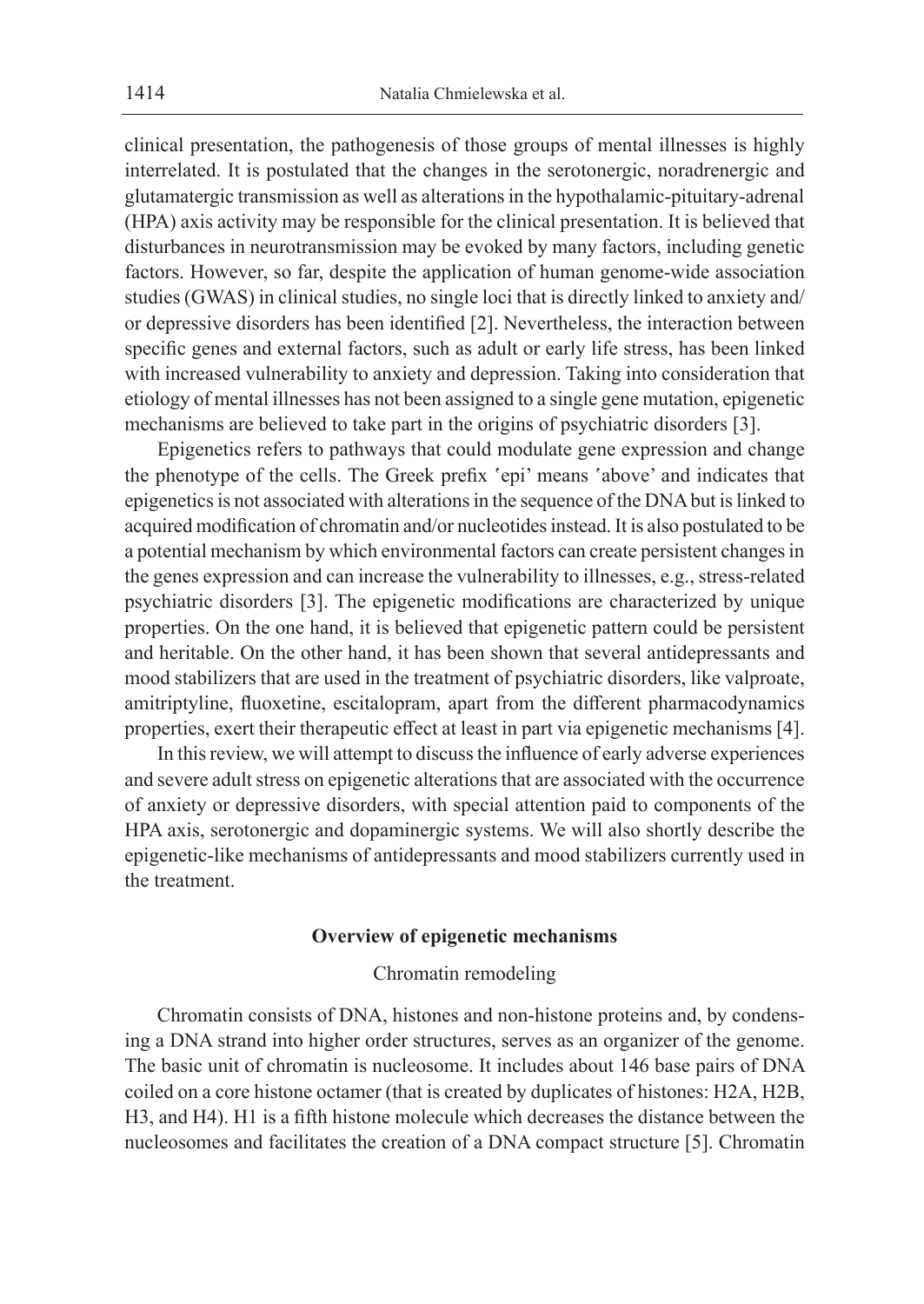remodeling plays a pivotal role in keeping the balance between effective storage and functional utility of the DNA. Condensed chromatin is a physical barrier for processes associated with gene expression and is perceived as a transcriptionally inactive form. Conversely, uncondensed chromatin is in 'open state' which allows individual genes to be transcribed. There are several epigenetic mechanisms that affect compact chromatin structure and change the accessibility of DNA to transcriptional factors such as acetylation/deacetylation and methylation/demethylation of the histones.

Histone acetylation is the introduction of an acetyl group to the histone (N-terminal tails) that facilitates transcription through neutralization of their positive charge and in turn disrupts interaction with the negatively charged DNA and ultimately leads to relaxation of the chromatin structure and activation of transcription processes [6] (Figure 1). Histone acetylation is catalyzed by histone acetyltransferases (HATs). Deacetylation is the opposite reaction, associated with the removal of acetyl residues and decreased transcriptional activity that is catalyzed by histone deacetylases (HDACs) [7]. The appropriate balance between HATs and HDACs is pivotal for proper histone core function and is believed to contribute to the regulation of transcription [7]. Important role in the regulation of HDACs activity plays a well-established, strong gene repressor – repressor element-1 silencing transcription factor (REST). REST binds to repressor element-1 motif (RE1 motif) of target genes and owing to intermediate proteins recruiting HDAC1 and HDAC2 leads to gene silencing [8].

Other form of epigenetic modifications, mediated by histone methyltransferases (HMTs) is methylation of histones, which add methyl groups to specific lysine residues of histones. Histone methylation creates specific docking sites that enable recruitment of transcriptional regulator to the loci of the specific genes. Histone methylation may be associated either with gene silencing or gene activation. The example of activating methylation is the methylation of K4 residue in histone 3-H3K4 and repressing are methylations of histone 3 in the position of K9 (H3K9) or K27 (H3K27) (Figure 1). The methylation of histone lysine residue is believed to be the most stable modification of histone, however, the discovery of histone demethylases (HDMs) indicates that there is a possibility to reverse this alteration [9].

#### DNA methylation

The next methylation-related epigenetic mechanism is associated with an introduction of methyl groups to the cytosine of the DNA in a specific cytosine-phosphateguanine rich region (CpG). This reaction is catalyzed by DNA methyltransferases (DNMTs) and is thought to repress gene transcription due to the prevention of recognition by activated transcription factors (Figure 1). DNA methylation was initially supposed to be irreversible. 'Passive' demethylation, when methyl residues were lost after replication in the absence of DNA methyltransferases, was thought to be the only way of demethylation. However, in *in vitro* study, it was demonstrated that the DNA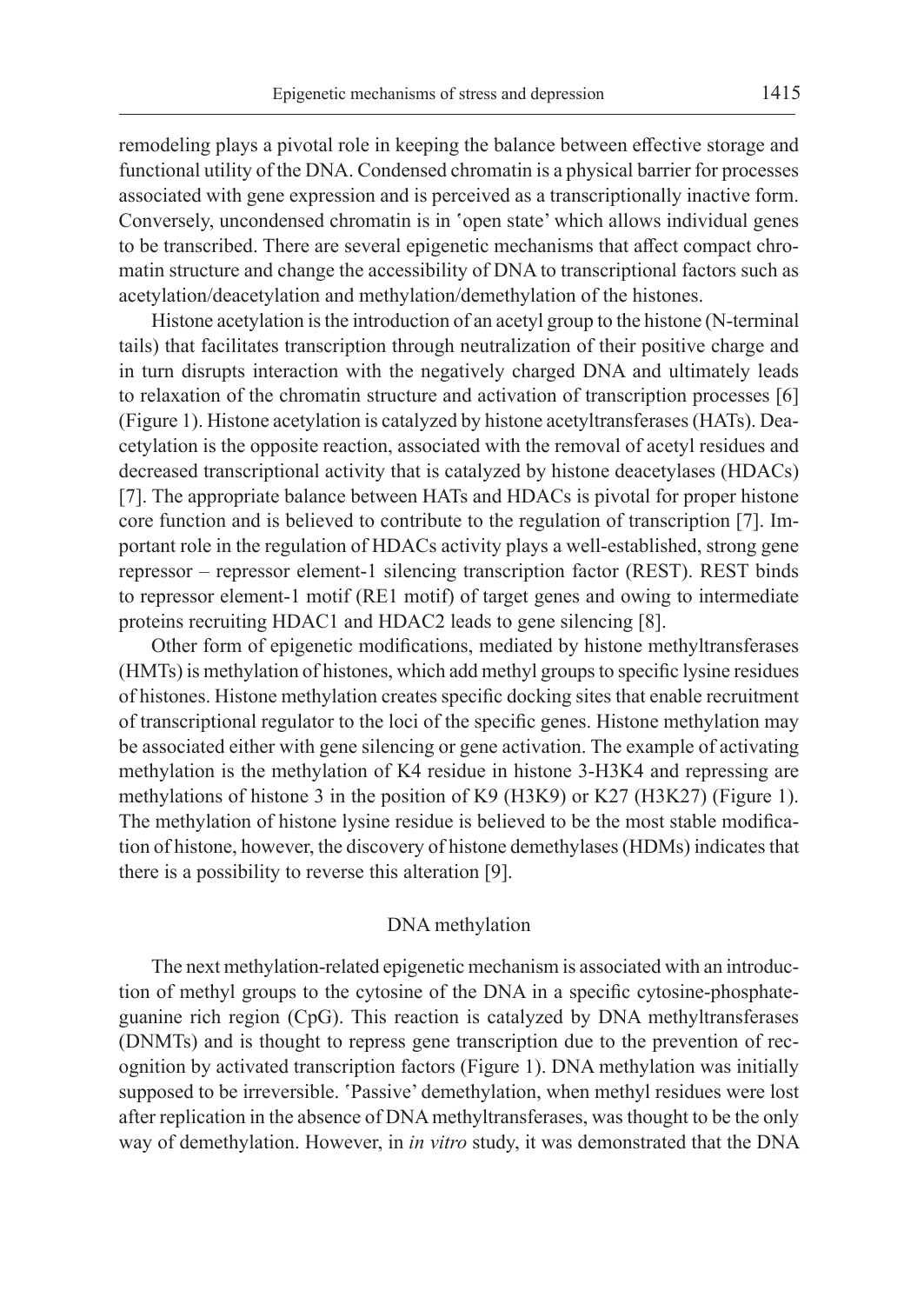demethylase can demethylate CpG sites as well as fully methylated and hemimethylated DNA.

The role of the non-coding RNA in the regulation of epigenetic mechanisms

Non-coding RNA (ncRNA) refers to nucleotide molecules that are not translated to protein but possessed functional role in the regulation of translation. NcRNAs are divided into two major groups based on their size, i.e., small ncRNAs (shorter than 200 nucleotides) and long ncRNAs (longer than 200 nucleotides) [10]. The most studied ones are small micro RNAs (miRNAs). They bind to complementary regions of mRNA and regulate translation, mostly by repressing synthesis of the protein due to enzymatic degradation of the mRNA or by acting as a steric hindrance for translational factors [11]. miRNA are important regulators of enzymes controlling epigenetic alteration, i.e., DNMTs and HDACs. A number of nervous system miRNAs may be regulated by REST [12]. Furthermore, it has been found that some miRNAs are able



Figure 1. **The schematic presentation of the involvement of epigenetic mechanisms in the regulation of chromatin remodeling processes: H3K9, H3K27 – the examples of histone methylation linked with gene repression; H3K4 – the example of histone methylation linked with gene activation; Me – methylation of the DNA cytosines; Ac – histone acetylation**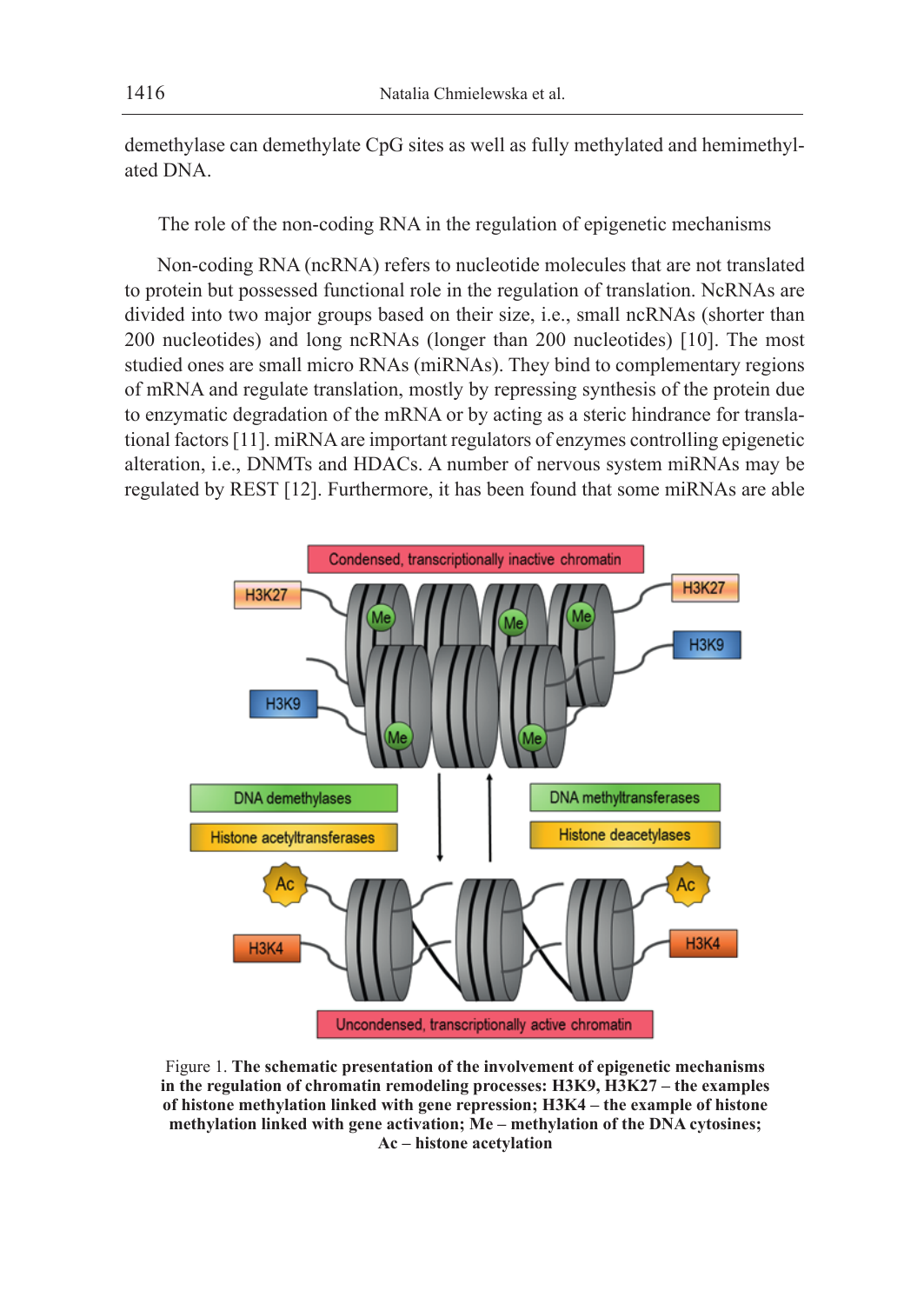to downregulate the REST expression [13]. Despite the fact that miRNA research is still crawling, it is believed to have the potential to identify important neurobiological processes associated with etiology of anxiety, depression and related disorders [14]. Furthermore, the role of miRNA as a reliable diagnostic marker of depression is being increasingly recognized [15].

# **Epigenetic mechanisms of early childhood trauma and adult stress**

# The epigenetics of stress

Early life adversities, such as parental deprivation, violence either physical or sexual are linked with greater vulnerability to mood and anxiety disorders in later life [16, 17]. Childhood and adult adverse experience may influence biological systems activity through epigenetic mechanisms [18]. It is clearly proved that traumatic events can modulate the activity of the HPA axis. An increase in secretion of corticotropinreleasing factor (CRF) and adrenocorticotropic hormone (ACTH) leads to release of glucocorticoids. Activated glucocorticoid receptors (GR) translocate to the nucleus and regulate the transcription of many genes, including those involved in epigenetic processes. Moreover, stress events could influence epigenetic mechanisms by activation of transcription factors, e.g., cAMP response element binding protein (CREB), REST, Fos, Jun family proteins [19].

#### The effect of early life adversities on epigenetic modification

Early life unfavorable factors are associated with greater susceptibility to mood, anxiety and trauma-related disorders in adulthood [16, 17]. Furthermore, the illness in these patients with early adverse history is usually characterized by earlier onset, longer duration, increased severity as well as a higher risk of resistance to pharmacological treatment [20]. This greater susceptibility is believed to be evoked by the changes in the HPA activity. Early life adversities may evoke epigenetic modifications of the HPA axis that in turn may not work properly in response to environmental stressors. In depressed patients who experienced early sexual abuse, an increased methylation of GR gene promoter – NR3C1, was observed [21]. Severity of maltreatments (duration, frequency, number, and the nature of the abuse) positively correlated with the level of NR3C1 promoter methylation [21]. Interestingly, an increase in NR3C1 methylation was also observed in healthy adults with disruption of parental ties and child maltreatment in a medical history. Similarly, in suicide completers with a history of maternal deprivation, increased cytosine methylation of the NR3C1 gene promoter was noted [16]. Moreover, in population with increased NR3C1 methylation, a diminished cortisol response in the dexamethasone suppression test and the CRF stimulation test was found [22]. It is hypothesized that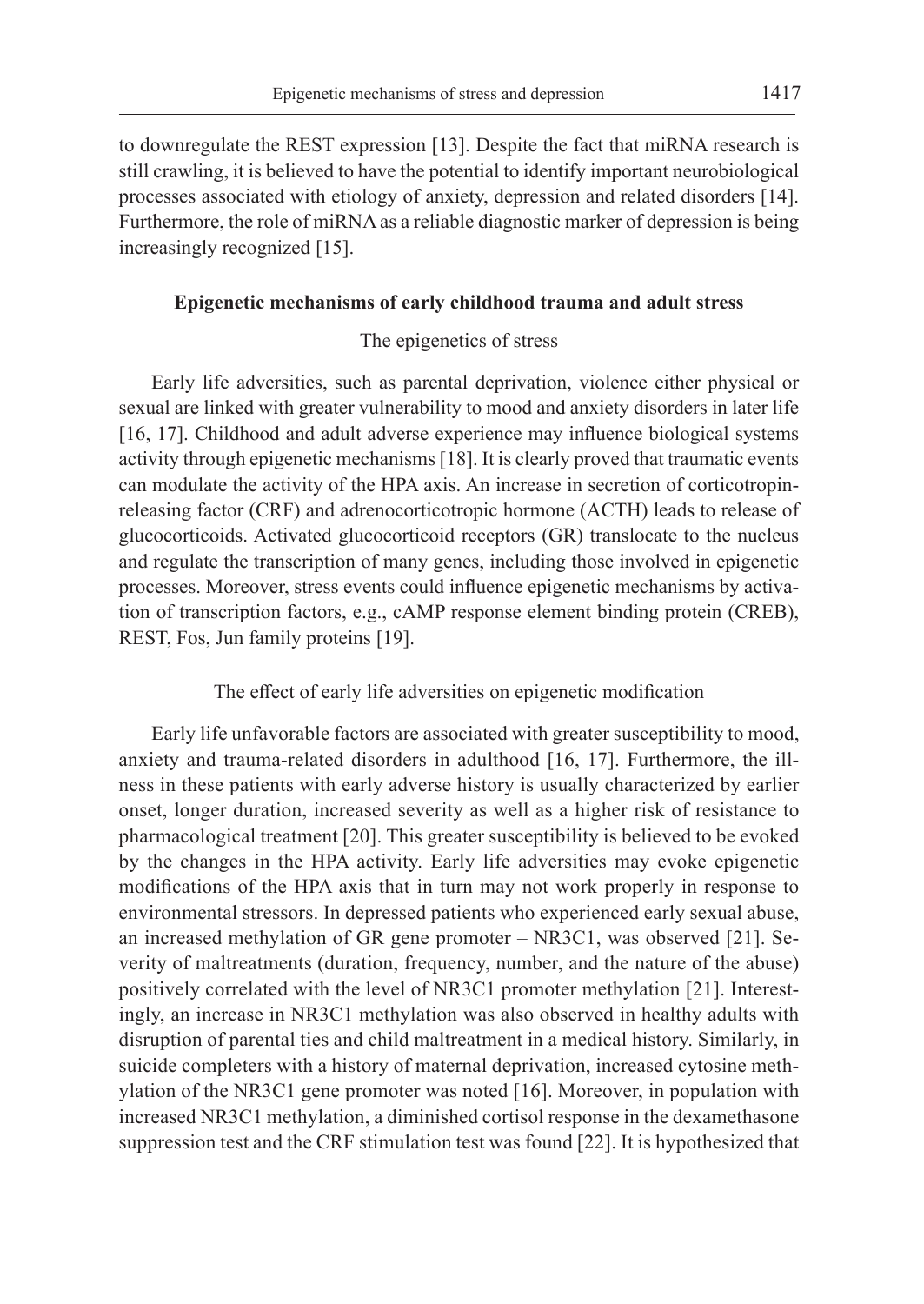the altered expression of GR resulting may predispose to increased susceptibility to depression, anxiety and PTSD [21, 22].

The epigenetic alterations refer to genes whose protein products are involved in the regulation of the HPA axis activity. Increased demethylation of the FKBP5 gene that encoded FK506 binding protein, an important modulator of GR, was observed in patients with early adverse history [23]. FK506 binding protein has been found to decrease GR ligand binding and diminish translocation of the receptor complex to the nucleus. Bearing in mind that GR mediates the negative feedback response, invalid function of this protein may lead to dysregulation of the HPA axis and could have long-term consequences [23]. These findings suggest that the early life traumas may persistently influence the HPA axis through epigenetic modifications of human GR-related genes.

Moreover, the hyperactivation of the HPA axis evoked by early life adversity is suggested to be one of the suicide causes [24]. For example, increased methylation of GR1B and 1C variants in the hippocampus of suicides with history of abuse, compared to those without adverse early life experience, was observed [25]. Furthermore, increased methylation of GR receptor variants may contribute to the dysregulation of negative feedback loop in stress axis (HPA).

Another study carried out in 85 healthy people assessed the relationship between the methylation of gene encoding KIT tyrosine kinase ligand (KITLG) and cortisol response to stress stimuli. It was shown that KITLG methylation is responsible for the relationship between the occurrence of traumatic experiences in childhood and cortisol levels in response to stress [26]. The results of the analysis indicate that disorders of the HPA axis function leading to a changed reaction to stress stimuli may result from epigenetic changes caused by childhood trauma.

In another study, the gene methylation status was compared between males with and without childhood abuse history using a GWAS (the promoter methylation of over 20,000 genes and 489 microRNAs was assessed). It was found that almost 1,000 gene promoters were differentially methylated (311 hypermethylated and 686 hypomethylated) in association with childhood abuse. These results indicate that childhood abuse may cause profound epigenetic changes [27].

It is worth noting that early life adversities induce long-lasting changes not only in the HPA axis function but also could influence the serotonergic system, the malfunction of which may contribute to mood and anxiety disorders [28]. In the area of interest is a serotonin transporter gene (SLC6A4), a key regulator of serotonergic neurotransmission*.* In patients with a history of child abuse, increased methylation of the SLC6A4 gene or SLC6A4 promoter was reported [28, 29]. The methylation status correlated with worse clinical presentation and with the presence of early life adversities [28]. In twins study, higher SLC6A4 gene DNA methylation at age 5, 7 and 10 was reported in bullied twins compared to not-bullied ones. Furthermore, children with higher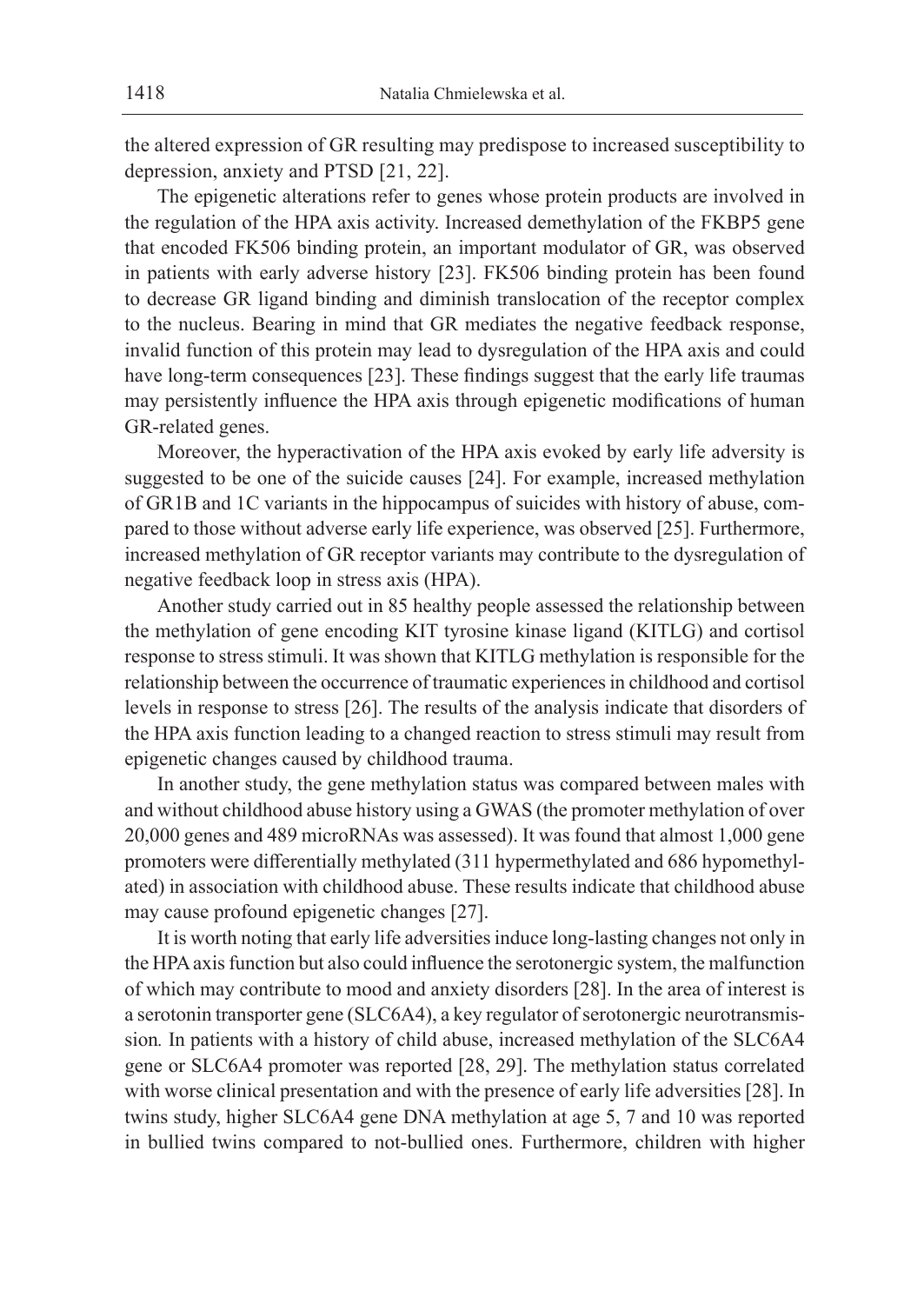methylation of SLC6A4 had a blunted cortisol response to stress [30]. This suggests that child abuse, through the epigenetic alteration of serotonin transporter gene, may have lasting effects on neurotransmission in later life.

#### The impact of adult stress on epigenetic alteration

Human epigenetic research in adults is limited and comes from PTSD cases. Epigenetic modifications after adult stress involve mostly the HPA system regulators. Decreased methylation of the SKA2 gene (its protein product is involved in the transport of GR into the nucleus) in the military personnel deployed to Afghanistan was associated with elevated susceptibility to PTSD after deployment. The exposure to stress by itself, however, caused an increase in the methylation of the SKA2 gene [31]. It has been shown that increased SKA2 methylation is associated with greater PTSD severity in Afghanistan veterans [32].

In adults, similarly to children, the epigenetic alterations of the genes associated with the regulation of the monoaminergic system activity are observed. Serotonin receptor 3A gene promoter (HTR3A) was found to be differentially methylated in women with PTSD caused by interpersonal violence exposure. Lower percentage of methylation was observed in promoter region 2 and 3 and higher percentage of methylation was noted in other 4 and 5 promoter regions. Furthermore, decreased methylation of 2 and 3 regions was linked with lifetime violence exposure and severity [33]. Moreover, it was demonstrated that changes in methylation of promoter of HTR3A has consequences for the proper function of medial prefrontal cortex, which is a structure engaged in the PTSD pathogenesis [33].

These findings were confirmed by a study that assessed the degree of methylation of the 5-HT3A receptor gene in patients with bipolar disorder, borderline personality and attention deficit hyperactivity disorder. It was demonstrated that patients with a higher symptom severity have a traumatic childhood history and accompanying epigenetic changes in the form of increased methylation of 5-HT3A receptor gene [34].

The next gene of increased vulnerability to PTSD after its epigenetic modification was found to be the dopamine transporter (SLC6A3-DAT1). Elevated status of SLC6A3 methylation was associated with increased risk of PTSD, but only in conjunction with high methylation at specific locus of the promoter (cg13202751) [35]. It is suggested that increased methylation status of the SLC6A3 gene promoter may be associated with decreased expression of the dopamine transporter and increased level of dopamine in the synaptic cleft. The obtained results are in agreement with the previous works, where the elevated plasma and urinary levels of dopamine in patients with PTSD were observed [35].

These data indicate that a single common epigenetic cause of mood disorders and depression has not yet been identified. It seems that the increased risk of depression as a consequence of exposure to stress stimuli may result from the strong influence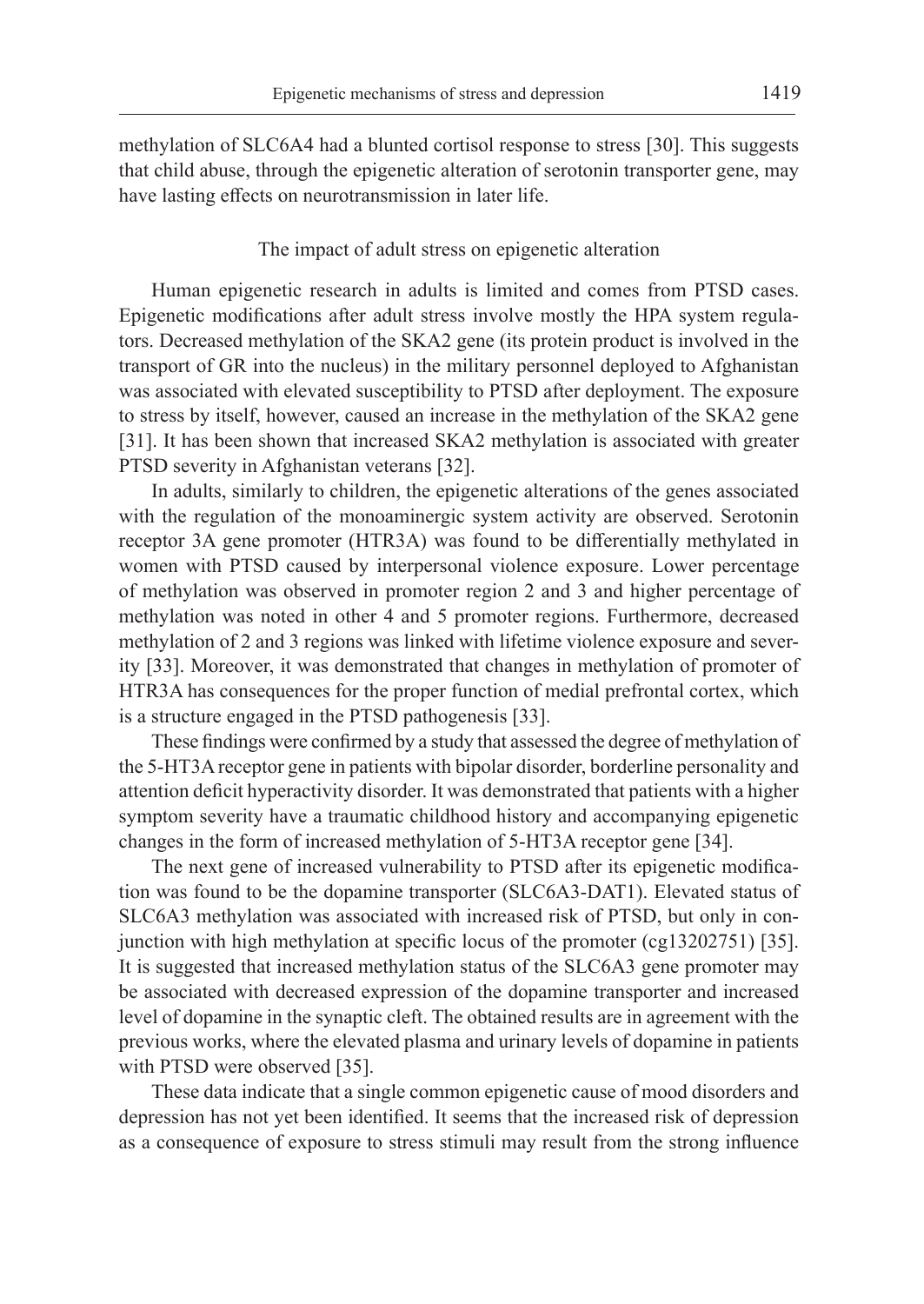of stress on the activity of many neurotransmitter systems and the HPA axis, which causes permanent changes in their activity [36]. Moreover, exposure to stress during the developmental period may cause neuroplasticity disorders, which in turn may lead to changes in the development of brain structures such as: orbito-frontal cortex, prefrontal cortex or limbic system, whose proper function is crucial in mood regulation. It seems, therefore, that the pathogenesis of depression, although still not fully explained, may be related also to epigenetic mechanisms.

#### **Epigenetic mechanisms and treatment of depression and bipolar disorder**

### Epigenetic changes and antidepressants

An increasing amount of clinical data indicates that the analysis of epigenetic changes in patients with mental disorders may be not only a marker of clinical improvement, but also a predictor of response to pharmacological treatment. The most promising epigenetic markers include the methylation of the SLC6A4 gene promoter and the monitoring of the peripheral level of BDNF, which is directly related to the methylation level of its gene.

The clinical data suggest that hypomethylation of the SLC6A4 gene promoter was linked to impaired response to escitalopram [37]. It is believed that insufficient response to treatment could be elicited by increased expression of serotonin transporters and consequently a decrease in serotonin availability in the synaptic cleft. Okada et al. [4] found that initially increased methylation level of the SLC6A4 gene promoter predicted better therapeutic responses of different antidepressants (paroxetine, fluvoxamine or milnacipran). Therefore, methylation status of SLC6A4 may have a predictive value for effective antidepressant treatment.

Other important element is brain derived neurotrophic factor (BDNF), which has been recognized as one of the most important mediators of neuroplasticity in stressrelated disorders [38, 39]. In untreated depressed patients, plasma BDNF concentration was decreased [39, 40]. Furthermore, it has been found that relapsed depressed patients had much lower BDNF plasma concentrations than during the illness onset [41]. Several studies (preclinical and clinical) have reported that decrease in BDNF level (central and peripheral) is a consequence of higher methylation of BDNF gene promoter. Therefore, the methylation of BDNF gene is postulated to be a possible diagnostic marker of mood disorders. It is worth noting that effective antidepressant treatment increases plasma BDNF [40, 42]. It has been found that absence of plasma BDNF increase within the first week of treatment may predict resistance to antidepressants [41]. The expression of BDNF mRNA was increased in brains of patients with a history of antidepressant treatment, whereas in non-treated patients it was decreased. Furthermore, treated patients had lower level of repressive histone methylation H3K27me3 in BDNF promoter [43]. In depressed patients, increased BDNF mRNA in treatment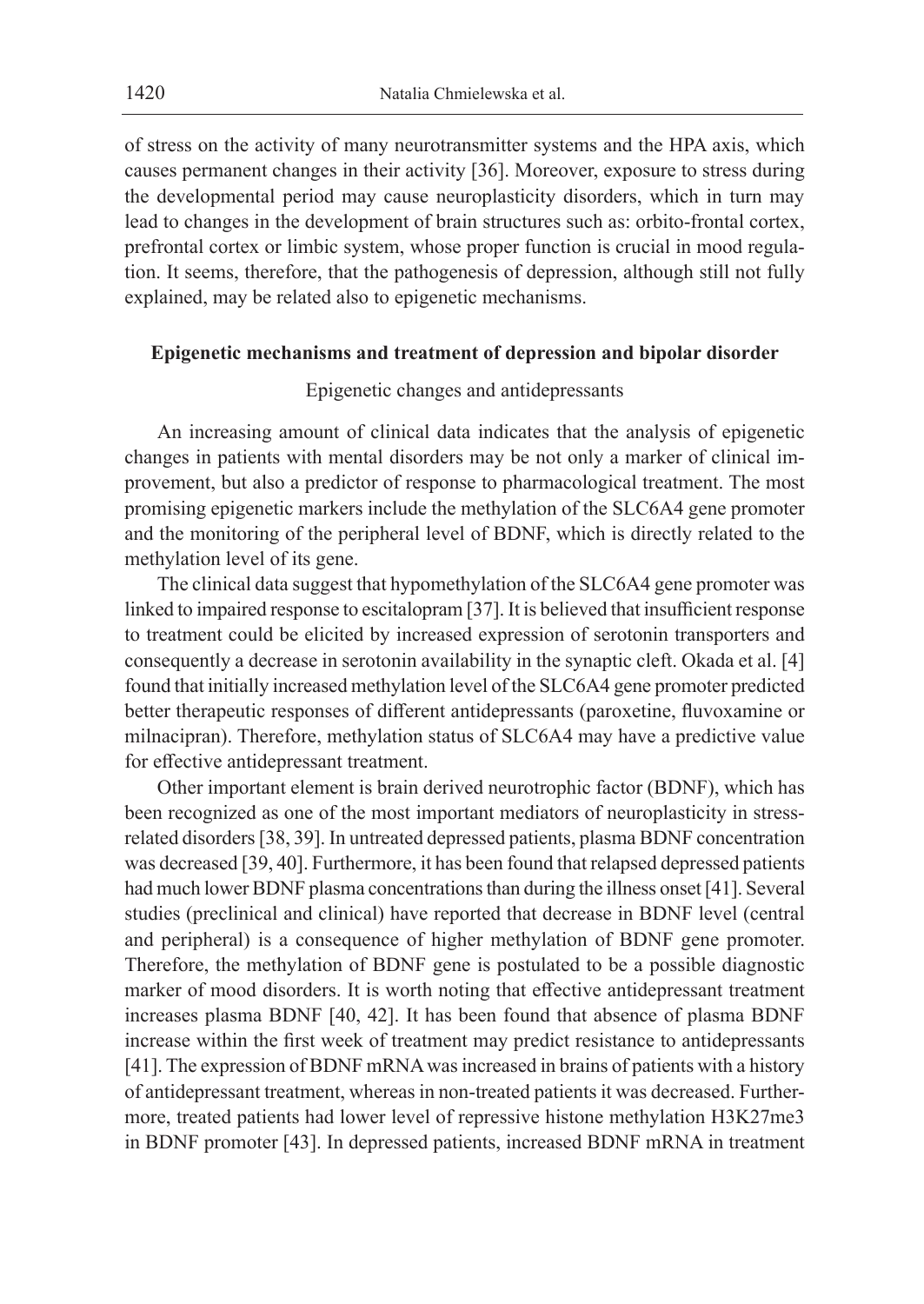responders was observed. This effect correlated with a decrease in repressive histone H3K27 methylation. Furthermore, repressive methylation negatively correlated with changes in depression severity [44].

#### Histone deacetylase inhibitors

It is suggested that the use of HDACs inhibitors (HDACsI) may became a novel strategy treatment for depression and other psychiatric disorders. HDACsI are natural or synthetic small molecules that can inhibit activity of HDACs and influence chromatin availability for transcription factors. Currently available HDACsI are divided into four groups: (1) short chain fatty acids (e.g., sodium butyrate, phenylbutyrate, valproate, entinostat – MS-275); (2) hydroxamic acids (e.g., trichostatin A); (3) epoxyketones (trapoxin); and (4) beznamides [45].

Almost all data regarding the HDACsI mechanisms derives from animal studies. The HDACsI presented antidepressant-like activity in different animal models of stress and depression. For example, administration of sodium valproate, which besides other mechanisms is the HDACsI, abolishes the anxiety and depressive-like behaviors in animals. Furthermore, it is able to reverse changes in the H3, H4 and HDAC5 expression caused by stress [46]. Entinostat (MS-275), another HDACsI, induces antidepressantlike behavior in mice, such as reduced immobility time in forced swim test (FST) and tail suspension test (TST) [47].

Another first class HDACsI, sodium butyrate, exerts its antidepressant-like behavior through causing short-lasting histone hyperacetylation and increasing BDNF mRNA [48, 49]. In chronic stress study, the mechanism of sodium butyrate action was also associated with increased histone H4 and H3 acetylation and normalized level of HDAC2 [49]. Sodium butyrate combined with fluoxetine potentiates its effects, decreasing immobility scores in TST [48]. The effect was limited when the drugs were administrated separately, which reveals advantages of using an antidepressant with HDACsI co-treatment [48].

In preclinical study, imipramine reversed behavioral and neurobiological changes caused by predator exposure and FST stress [50, 51]. After imipramine treatment the levels of HDAC5 and HDAC2 returned to the control values [50, 52]. Limited human study revealed that histone modification may be one of antidepressants mechanisms. In post-mortem brains of depressed patients treated with fluoxetine, reduced global histone H3 acetylation at the CaMK2A (calcium-/calmodulin-dependent protein kinase II alpha; pivotal for synaptic plasticity) gene promoter in the nucleus accumbens in (NAc) was observed [53]. These epigenetic changes were accompanied by decreased CaMK2A mRNA level and increased repressive histone dimethylation – H3K9. Authors have linked the antidepressant mechanism of action with downregulation of CaMK2a in mouse model and extrapolated this conclusion to human studies, suggesting a new mechanism of fluoxetine [53].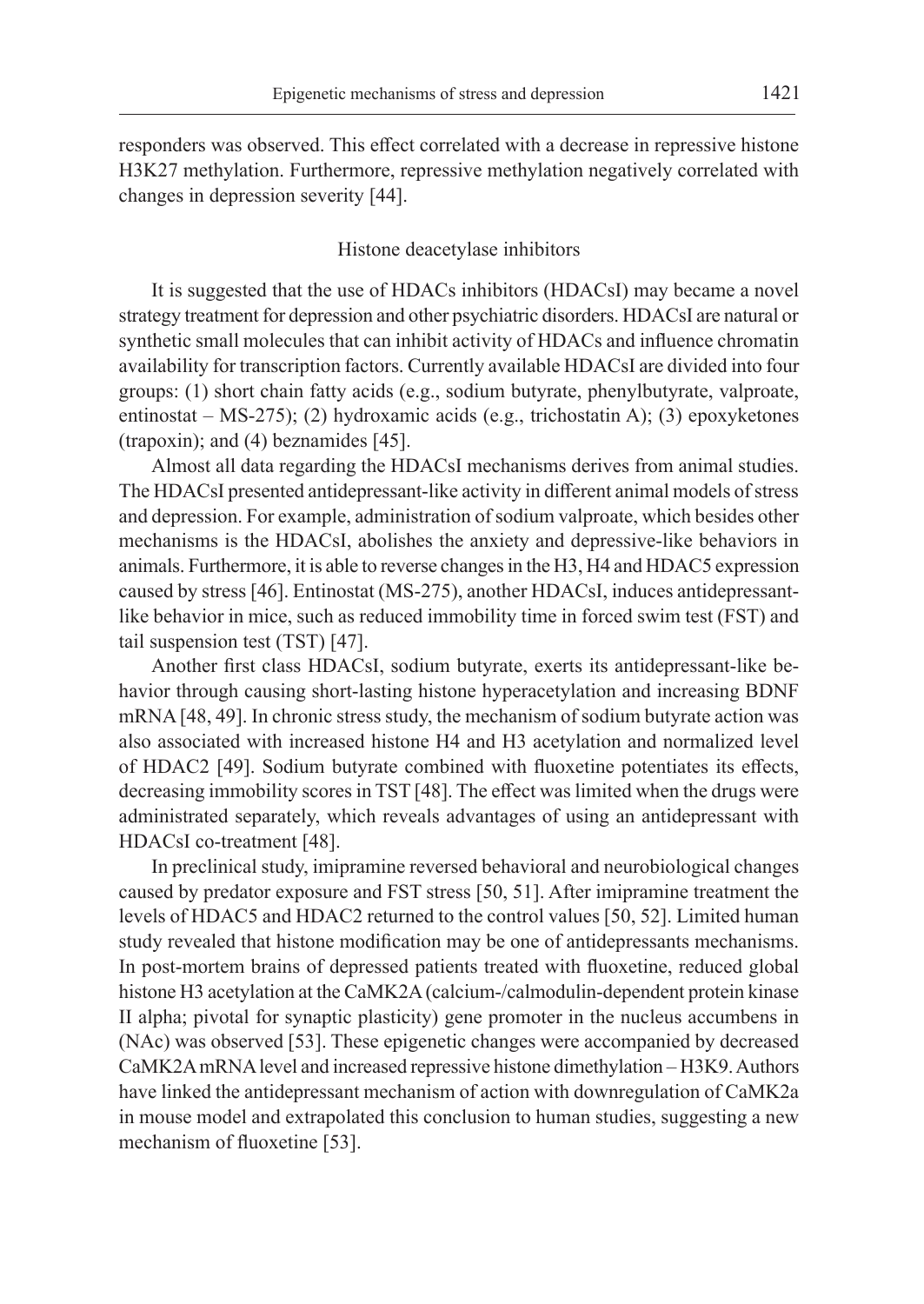Different HDACsI with variable pharmacokinetics and affinity to HDACs are being tested for their antidepressant potency in animal model of depression. Similar alterations in histones and histone-related enzymes have been found in human brain and in animal model. Consequently, it is proposed to use HDACsI particularly in the treatment of resistant depression [54]. At present, however, only valproic acid is commonly used in the treatment of bipolar disorder [55]. Other HDACsI may have different unknown targets and unspecific side effects [56]. Nevertheless, the histone modification may become a promising strategy as a target for treatment of affective disorders.

Epigenetic markers facilitating diagnosis and treatment monitoring

The diagnosis of many psychiatric disorders is based on the assessment of patients' symptoms. At present, beside the dexamethasone suppression test there is no objective laboratory test which could improve the diagnosis of affective disorders.

It is postulated that analysis of methylation in the peripheral blood cells may serve as a marker of some symptoms of psychiatric disorders. Among the various epigenetic changes that are considered as potential, peripheral biomarkers for mental illness, the most promising are: methylation of the BDNF gene; SKA2 gene methylation; NR3C1 gene methylation; SLC6A4 gene methylation; FKBP5 gene methylation. The assessment of methylation of BDNF gene promoter has been found as a useful biomarker because depressed patients presented a significant increase in methylation of BDNF gene promoter in peripheral blood. It was also shown that the higher level of BDNF and SKA2 genes methylation correlates with suicidal thoughts in depressed patients [57, 58]. Similarly, the NRC3C1 gene was indicated as a marker of PTSD development in war veterans; lower methylation correlated with greater susceptibility to the illness development [59].

Because antidepressants may have the potential to reverse epigenetic alterations, methylation status of some genes has been proposed to be an indicator of response to the treatment of stress-related disorders. In patients with depression, poorer methylation of the SLC6A4 gene predicted impaired antidepressant treatment efficiency [37]. In PTSD patients, methylation of the NR3C1 gene assessed at pre-treatment, predicted treatment outcome, but it did not differ in responders compared to non-responders. Conversely, methylation of the FKBP5 gene was not able to predict treatment response at pre-treatment, however, decreased with recovery [59].

Besides the methylation status of particular genes, the histone modification machinery status is also considered as a marker of depression. A higher level of mRNA for HDAC2 and HDAC5 has been found in peripheral leukocytes of patients with depression in depressive than in remitted state [60, 61]. Moreover, in patients with bipolar disorder, increased level of HDAC4 mRNA was found compared to the control group [61]. On the other hand, mRNA for HDAC6 and HDAC8 were decreased in depressed patients regardless of depression state. A relatively new concept in the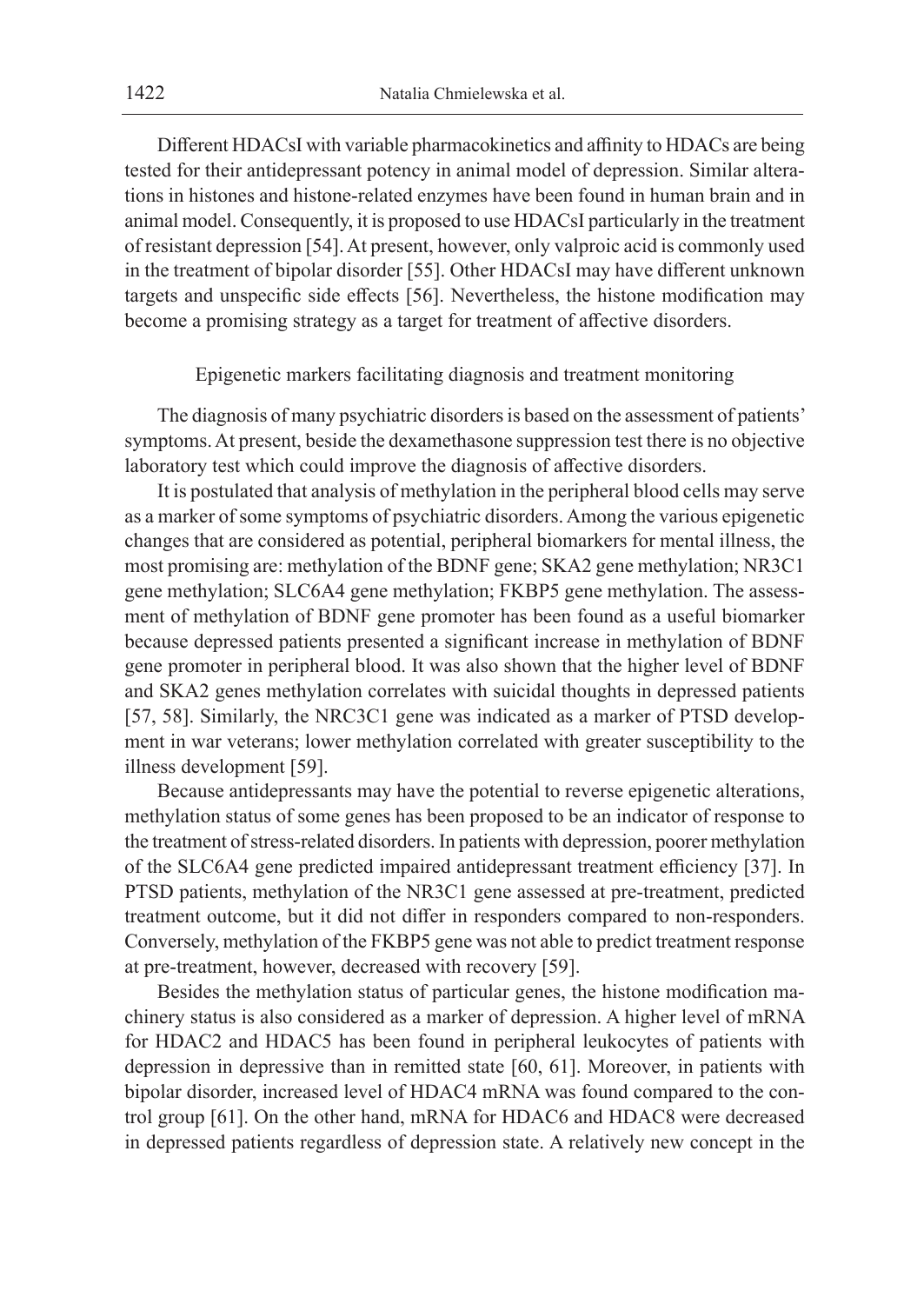biomarker searching is the analysis of the mRNA level for sirtuins 1, 2 and 6 [62]. The list of potential biomarkers are presented in Table 1. Nevertheless, despite intensive studies, the identification of useful biomarker in clinical practice in psychiatry is still not concluded and requires further studies.

| Epigenetic<br>modification           | Potential<br>marker            | Epigenetic<br>pattern      | Source                         | Clinical value                                     | References |
|--------------------------------------|--------------------------------|----------------------------|--------------------------------|----------------------------------------------------|------------|
| DNA methylation                      | SLC6A4                         | Lower<br>methylation       | Peripheral blood<br>leukocytes | Prediction of antidepressant<br>treatment response | $[37]$     |
|                                      | <b>BDNF</b>                    | Increased<br>methylation   | Peripheral blood<br>leukocytes | Marker of depression                               | $[39]$     |
|                                      | <b>BDNF</b>                    | Increased<br>methylation   | Peripheral blood<br>leukocytes | Prediction of suicide<br>ideation                  | $[57]$     |
|                                      | SKA <sub>2</sub>               | Increased<br>methylation   | Peripheral blood<br>leukocytes | Prediction of suicide<br>ideation                  | [58]       |
|                                      | NR <sub>3</sub> C <sub>1</sub> | Lower<br>methylation       | Peripheral blood<br>leukocytes | Susceptibility to PTSD                             | $[59]$     |
|                                      | FKBP5                          | Lower<br>methylation       | Peripheral blood<br>leukocytes | Monitoring of PTSD<br>treatment efficiency         | [59]       |
| Machinery of histone<br>modification | HDAC <sub>2</sub><br>HDAC5     | Increased level<br>of mRNA | Peripheral blood<br>leukocytes | Marker of depressive state<br>of depression        | [61]       |
|                                      | HDAC6<br>HDAC <sub>8</sub>     | Decreased<br>level of mRNA | Peripheral blood<br>leukocytes | Marker of depression                               | [61]       |
|                                      | HDAC4                          | Increased level<br>of mRNA | Peripheral blood<br>leukocytes | Marker of bipolar disorder                         | [61]       |

Table 1. **Potential epigenetic biomarkers facilitating diagnosis and treatment of affective disorders**

# **Conclusions**

In the recent years, a meaningful role of epigenetic mechanisms in etiology of psychiatric disorders is postulated. Epigenetic changes may influence availability of many proteins (e.g., transporters, receptors) through altered transcriptional and translational processes. This may in turn have impact on neurotransmission and contribute to the manifestation of clinical symptoms of mental illnesses. Some antidepressants and mood stabilizers used in psychiatric treatment are associated with the influence on the epigenetic mechanisms. Fluoxetine or escitalopram can be examples of antidepressants with such potential. In addition, HDACsI, valproic acid, is commonly used in bipolar disorder treatment. Other HDACsI have also been recently recognized as promising antidepressants, which was demonstrated in numerous animal models. Unfortunately, due to not fully understood mechanism of action, none of these HDACsI has found the application in the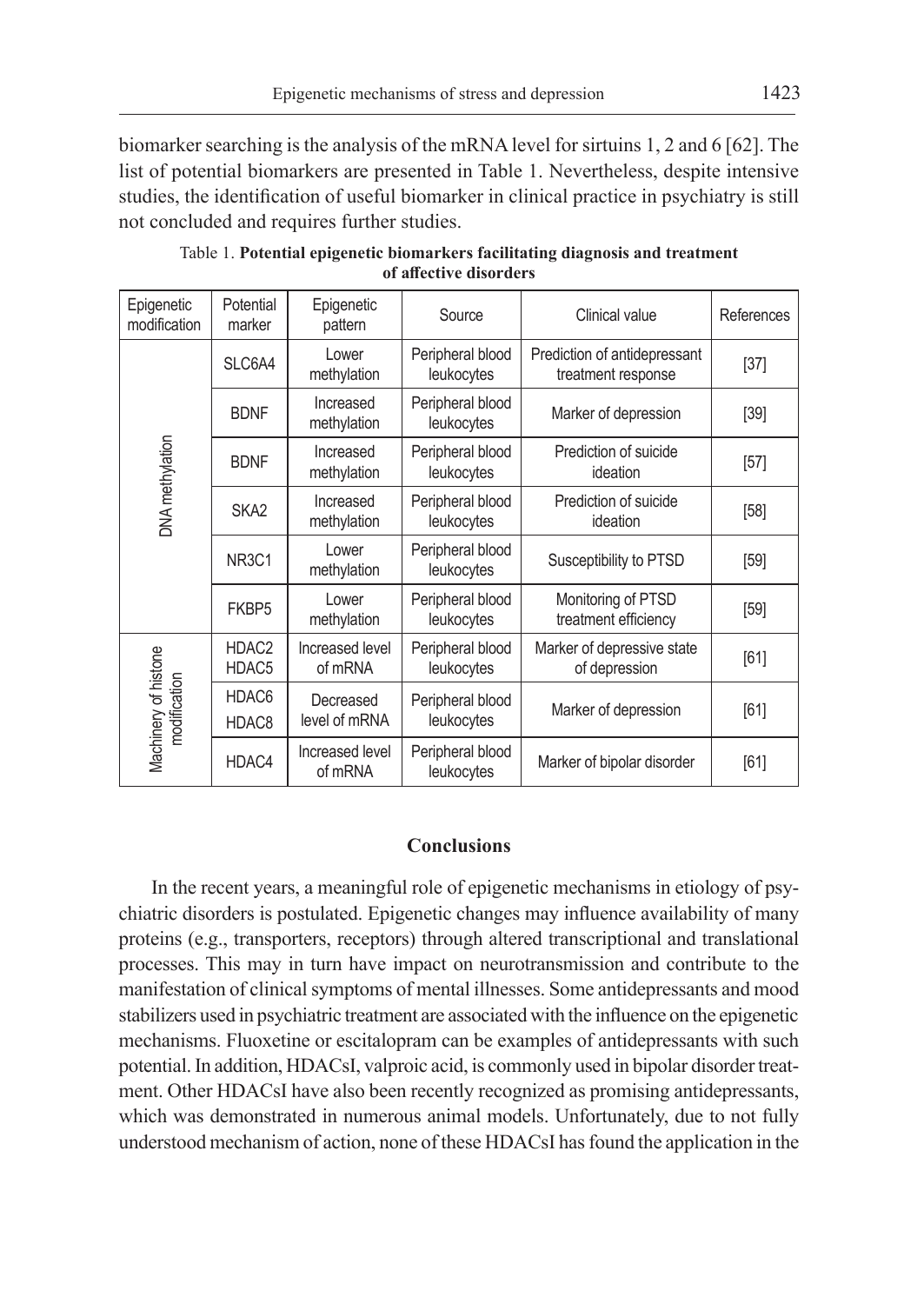treatment of psychiatric disorders. Further studies on epigenetic mechanisms that expand our understanding of engagement of epigenetic mechanisms in the etiopathogenesis of mental illnesses are necessary to create new therapeutic opportunities in the near future.

*This study was supported by Grant No. 2014/13/B/NZ7/02277 from the National Science Center, Poland. Project implemented with CePT infrastructure financed by the European Union – The European Regional Development Fund within the operational program Innovative economy for 2007–2013.*

# **References**

- 1. World Health Organization. *Depression and other common mental illnesses. Global health estimates*. 2017; WHO/MSD/MER/2017.2.
- 2. Otowa T, Hek K, Lee M, Byrne EM, Mirza SS, Nivard MG et al. *Meta-analysis of genome-wide association studies of anxiety disorders*. Mol. Psychiatry 2016; 21(10): 1391–1399.
- 3. Yang BZ, Zhang H, Ge W, Weder N, Douglas-Palumberi H, Perepletchikov F et al. *Child abuse and epigenetic mechanisms of disease risk*. Am. J. Prev. Med. 2013; 44(2): 101–107.
- 4. Okada S, Morinobu S, Fuchikami M, Segawa M, Yokomaku K, Kataoka T et al. *The potential of SLC6A4 gene methylation analysis for the diagnosis and treatment of major depression*. J. Psychiatr. Res. 2014; 53: 47–53.
- 5. Allan J, Mitchell T, Harborne N, Bohm L, Crane-Robinson C. *Roles of H1 domains in determining higher order chromatin structure and H1 location*. J. Mol. Biol. 1986; 187(4): 591–601.
- 6. Choi JK, Howe LJ. *Histone acetylation: Truth of consequences?* Biochem. Cell Biol. 2009; 87(1): 139–150.
- 7. Selvi RB, Kundu TK. *Reversible acetylation of chromatin: Implication in regulation of gene expression, disease and therapeutics*. Biotechnol. J. 2009; 4(3): 375–390.
- 8. Ooi L, Wood IC. *Chromatin crosstalk in development and disease: Lessons from REST*. Nat. Rev. Genet. 2007; 8(7): 544–554.
- 9. Shi Y, Lan F, Matson C, Mulligan P, Whetstine JR, Cole PA et al. *Histone demethylation mediated by the nuclear amine oxidase homolog LSD1*. Cell 2004; 119(7): 941–953.
- 10. Sana J, Faltejskova P, Svoboda M, Slaby O. *Novel classes of non-coding RNAs and cancer*. J. Transl. Med. 2012; 10: 103.
- 11. Krol J, Loedige I, Filipowicz W. *The widespread regulation of microRNA biogenesis, function and decay*. Nat. Rev. Genet. 2010; 11(9): 597–610.
- 12. Wu J, Xie X. *Comparative sequence analysis reveals an intricate network among REST, CREB and miRNA in mediating neuronal gene expression*. Genome Biol. 2006; 7(9): R85.
- 13. Packer AN, Xing Y, Harper SQ, Jones L, Davidson BL. *The bifunctional microRNA miR-9/ miR-9\* regulates REST and CoREST and is downregulated in Huntington's disease*. J. Neurosci. 2008; 28(53): 14341–14346.
- 14. Hansen KF, Obrietan K. *MicroRNA as therapeutic targets for treatment of depression*. Neuropsychiatr. Dis. Treat. 2013; 9: 1011–1021.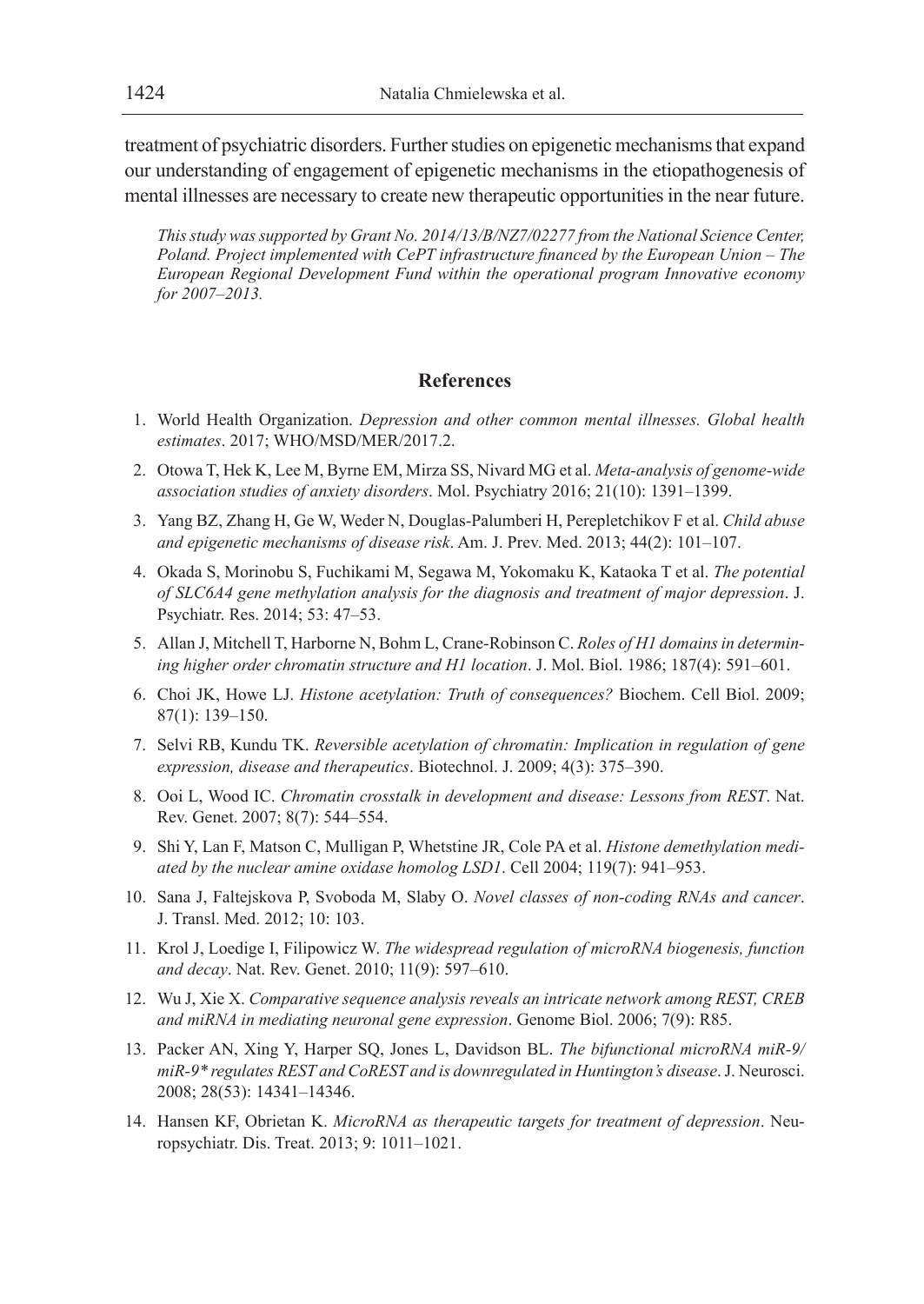- 15. Dwivedi Y. *Emerging role of microRNAs in major depressive disorder: Diagnosis and therapeutic implications*. Dialogues Clin. Neurosci. 2014; 16(1): 43–61.
- 16. McGowan PO, Sasaki A, Alessio ACD, Dymov S, Labonté B, Szyf M et al. *Epigenetic regulation of the glucocorticoid receptor in human brain associates with childhood abuse*. Nat. Neurosci. 2009; 12(3): 342–348.
- 17. Viuff AC, Pedersen LH, Kyng K, Staunstrup NH, Børglum A, Henriksen TB. *Antidepressant medication during pregnancy and epigenetic changes in umbilical cord blood: A systematic review.* Clin. Epigenetics 2016; 8(1): 94.
- 18. Labonte B, Suderman M, Maussion G, Navaro L, Yerko V, Mahar I et al. *Genome-wide epigenetic regulation by early-life trauma*. Arch. Gen. Psychiatry 2012; 69(7): 722–731.
- 19. Robison AJ, Nestler EJ. *Transcriptional and epigenetic mechanisms of addiction*. Nat. Rev. Neurosci. 2011; 12(11): 623–637.
- 20. Klein DN, Arnow BA, Barkin JL, Dowling F, Kocsis JH, Leon AC et al. *Early adversity in chronic depression: Clinical correlates and response to pharmacotherapy*. Depress. Anxiety 2009; 26(8): 701–710.
- 21. Perroud N, Paoloni-Giacobino A, Prada P, Olié E, Salzmann A, Nicastro R et al. *Increased methylation of glucocorticoid receptor gene (NR3C1) in adults with a history of childhood maltreatment: A link with the severity and type of trauma*. Transl. Psychiatry 2011; 1: e59.
- 22. Tyrka AR, Price LH, Marsit C, Walters OC, Carpenter LL. *Childhood adversity and epigenetic modulation of the leukocyte glucocorticoid receptor: Preliminary findings in healthy adults.*  PLoS One. 2012; 7(1): e30148.
- 23. Klengel T, Mehta D, Anacker Ch, Rex-Haffner M, Pruessner JC, Pariante CM et al. *Allele-specific FKBP5 DNA demethylation mediates gene-childhood trauma interactions*. Nature Neurosci. 2013; 16(1): 33–41.
- 24. Heim C, Newport DJ, Mletzko T, Miller AH, Nemeroff CB. *The link between childhood trauma and depression: Insights from HPA axis studies in humans*. Psychoneuroendocrinology 2008; 33(6): 693–710.
- 25. Labonte B, Yerko V, Gross J, Mechawar N, Meaney MJ, Szyf M et al. *Differential glucocorticoid receptor exon 1(B), 1(C), and 1(H) expression and methylation in suicide completers with a history of childhood abuse*. Biol. Psychiatry 2012; 72(1): 41–48.
- 26. Houtepen LC, Vinkers CH, Carrillo-Roa T, Hiemstra M, Lier van PA, Meeus W et al. *Genomewide DNA methylation levels and altered cortisol stress reactivity following childhood trauma in humans*. Nat. Commun. 2016; 7: 10967.
- 27. Suderman M, Borghol N, Pappas JJ, Pinto Pereira SM, Pembrey M, Hertzman C et al. *Childhood abuse is associated with methylation of multiple loci in adult DNA*. BMC Med. Genomics. 2014; 7(1): 13.
- 28. Kang HJ, Kim JM, Stewart R, Kim SY, Bae KY, Kim SW et al. *Association of SLC6A4 methylation with early adversity, characteristics and outcomes in depression*. Prog. Neuropsychopharmacol. Biol. Psychiatry 2013; 44: 23–28.
- 29. Vijayendran M, Beach SRH, Plume JM, Brody GH, Philibert RA. *Effects of genotype and child abuse on DNA methylation and gene expression at the serotonin transporter*. Front. Psychiatry 2012; 3: 55.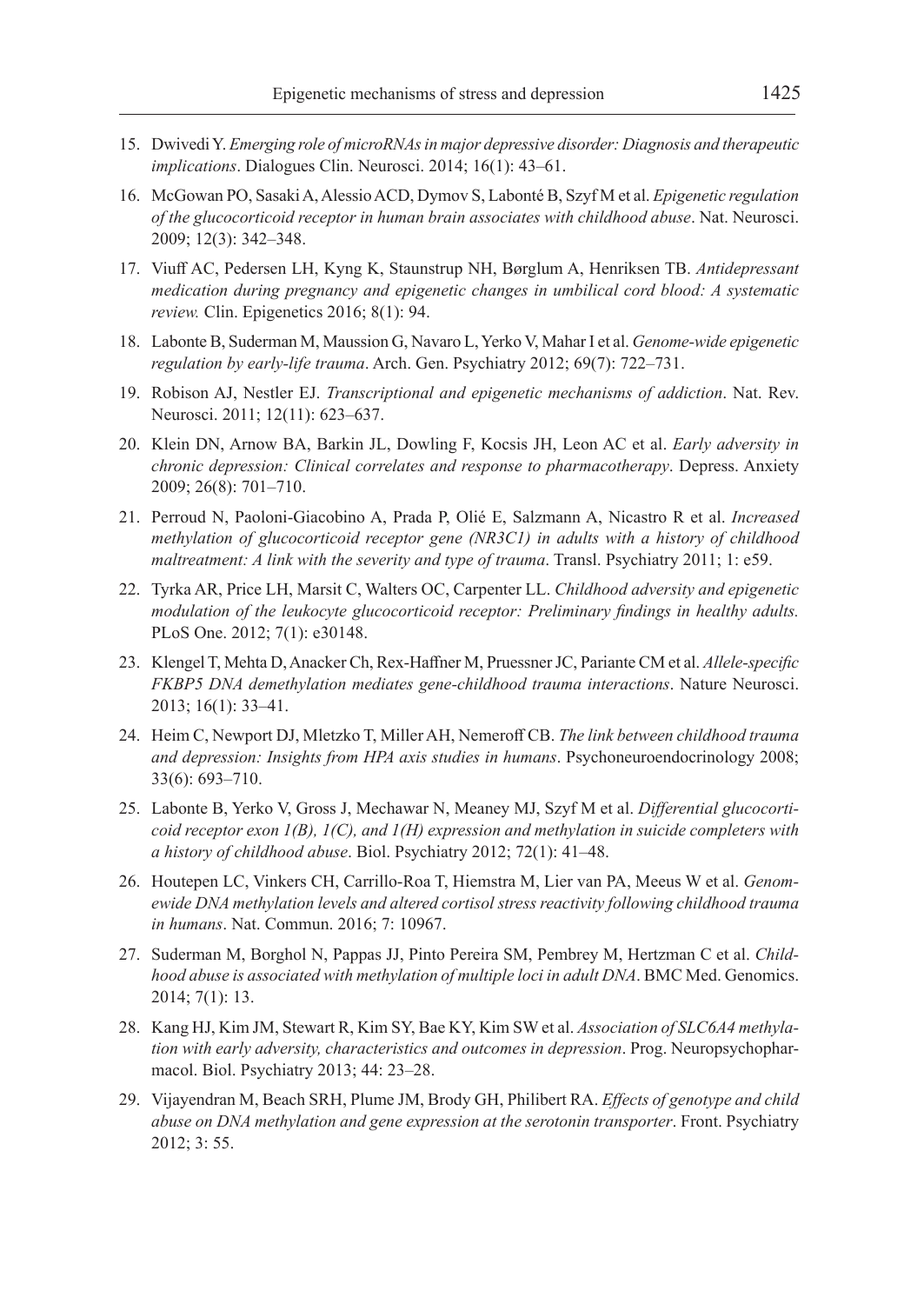- 30. Ouellet-Morin I, Wong CC, Danese A, Pariante CM, Papadopoulos AS, Mill J et al. *Increased serotonin transporter gene (SERT) DNA methylation is associated with bullying victimization and blunted cortisol response to stress in childhood: A longitudinal study of discordant monozygotic twins*. Psychol. Med. 2013; 43(9): 1813–1823.
- 31. Boks MP, Rutten BP, Geuze E, Houtepen LC, Vermetten E, Kaminsky Z et al. *SKA2 methylation is involved in cortisol stress reactivity and predicts the development of post-traumatic stress disorder (PTSD) after military deployment*. Neuropsychopharmacology 2016; 41(5): 1350–1356.
- 32. Sadeh N, Spielberg JM, Logue MW, Wolf EJ, Smith AK, Lusk J et al. *SKA2 methylation is associated with decreased prefrontal cortical thickness and greater PTSD severity among trauma-exposed veterans*. Mol. Psychiatry 2016; 21(3): 357–363.
- 33. Schechter DS, Moser DA, Pointet VC, Aue T, Stenz L, Paoloni-Giacobino A et al. *The association of serotonin receptor 3A methylation with maternal violence exposure, neural activity, and child aggression*. Behav. Brain. Res. 2017; 325(Pt B): 268–277.
- 34. Perroud N, Zewdie S, Stenz L, Adouan W, Bavamian S, Prada P et al. *Methylation of serotonin receptor 3A in ADHD, borderline personality, and bipolar disorders: Link with severity of the disorders and childhood maltreatment*. Depress. Anxiety 2016; 33(1): 45–55.
- 35. Chang SC, Koenen KC, Galea S, Aiello AE, Soliven R, Wildman DE et al. *Molecular variation at the SLC6A3 locus predicts lifetime risk of PTSD in the Detroit neighborhood health study*. PLoS One 2012; 7(6): e39184.
- 36. Heim C, Binder EB. *Current research trends in early life stress and depression: Review of human studies on sensitive periods, gene-environment interactions, and epigenetics*. Exp. Neurol. 2012; 233(1): 102–111.
- 37. Domschke K, Tidow N, Schwarte K, Deckert J, Lesch K-P, Arolt V et al. *Serotonin transporter gene hypomethylation predicts impaired antidepressant treatment response*. Int. J. Neuropsychopharmacol. 2014; 17(8): 1167–1176.
- 38. Grande I, Fries GR, Kunz M, Kapczinski F. *The Role of BDNF as a mediator of neuroplasticity in bipolar disorder*. Psychiatry. Investig. 2010; 7(4): 243–250.
- 39. Fuchikami M, Yamamoto S, Morinobu S, Takei S, Yamawaki S. *Epigenetic Regulation of BDNF Gene in Response to Stress*. Psychiatry Investig. 2010; 7(4): 251–256.
- 40. Molendijk ML, Bus BA, Spinhoven P, Penninx BWJH, Kenis G, Prickaerts J et al. *Serum levels of brain derived neurotrophic factor in major depressive disorder: State-trait issues, clinical features and pharmacological treatment*. Mol. Psychiatry 2011; 16(11): 1088–1095.
- 41. Tadić A, Wagner S, Schlicht KF, Peetz D, Borysenko L, Dreimüller N et al. *The early nonincrease of serum BDNF predicts failure of antidepressant treatment in patients with major depression: A pilot study*. Prog. Neuropsychopharmacol. Biol. Psychiatry 2011; 35(2): 415–420.
- 42. Gonul AS, Adeniz F, Taneli F, Donat O, Eker C, Vahip S. *Effect of treatment on serum brainderived neurotrophic factor levels in depressed patients*. Eur. Arch. Psychiatry. Clin. Neurosci. 2005; 255(6): 381–386.
- 43. Chen ES, Ernst C, Turecki G. *The epigenetic effects of antidepressant treatment on human prefrontal cortex BDNF expression*. Int. J. Neuropsychopharmacol. 2011; 14(3): 427–429.
- 44. Lopez JP, Mamdani F, Beaulieu MM, Yang J, Berlim MT, Ernst C et al. *Epigenetic regulation of BDNF expression according to antidepressant response*. Mol. Psychiatry 2013; 18(4): 398–399.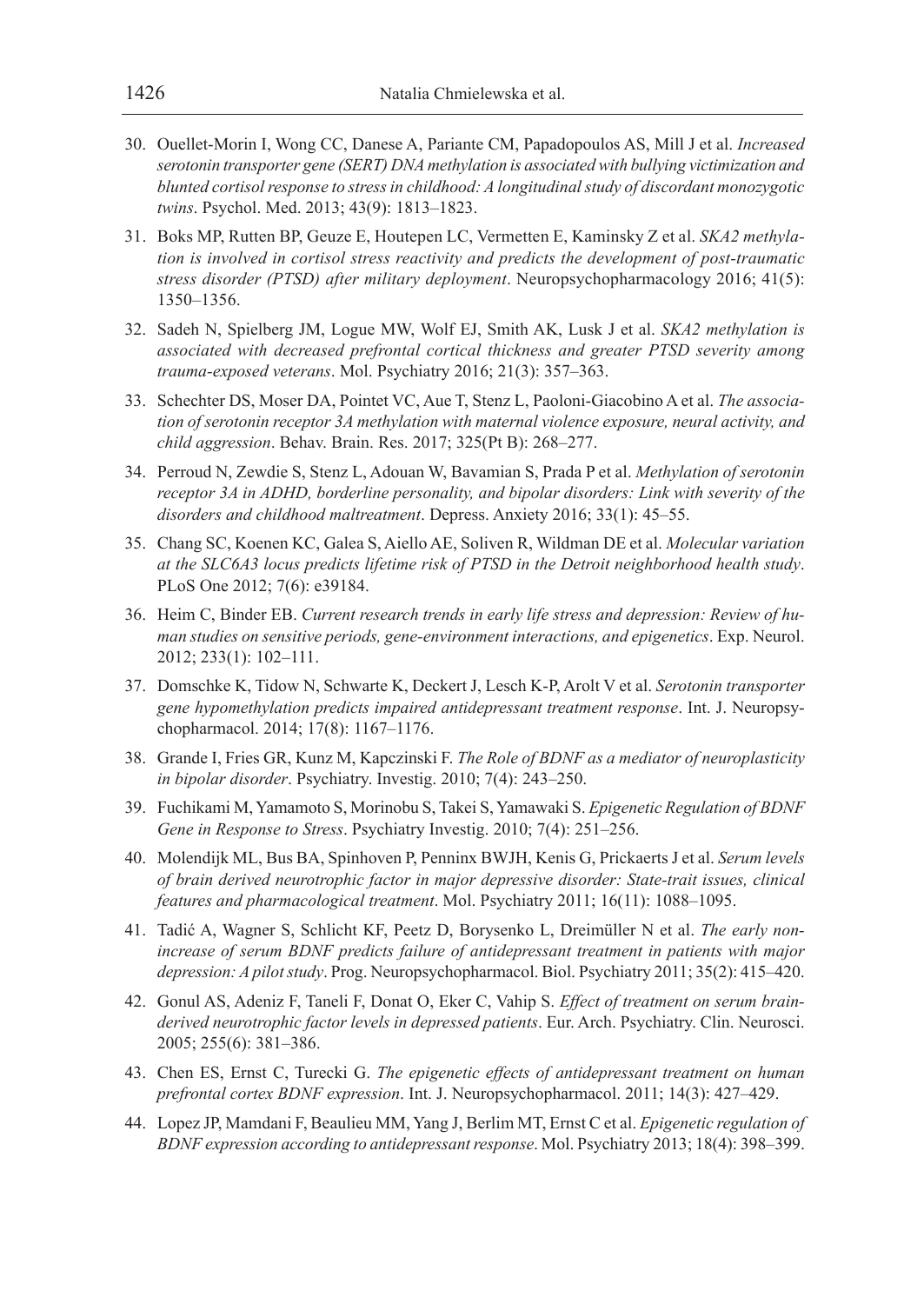- 45. Fischer A, Sananbenesi F, Mungenast A, Tsai LH. *Targeting the correct HDAC(s) to treat cognitive disorders*. Trends Pharmacol. Sci. 2010; 31(12): 605–617.
- 46. Liu D, Qiu HM, Fei HZ, Hu XY, Xia HJ, Wang LJ et al. *Histone acetylation and expression of mono-aminergic transmitters synthetases involved in CUS-induced depressive rats*. Exp. Biol. Med. (Maywood) 2014; 239(3): 330–336.
- 47. Lin H, Geng X, Dang W, Wu B, Dai Z, Li Y et al. *Molecular mechanisms associated with the antidepressant effects of the class I histone deacetylase inhibitor MS-275 in the rat ventrolateral orbital cortex*. Brain Res. 2012; 1447: 119–125.
- 48. Schroeder FA, Lin CL, Crusio WE, Akbarian S. *Antidepressant-like effects of the histone deacetylase inhibitor, sodium butyrate, in the mouse*. Biol. Psychiatry 2007; 62(1): 55–64.
- 49. Han A, Sung YB, Chung SY, Kwon MS. *Possible additional antidepressant-like mechanism of sodium butyrate: Targeting the hippocampus*. Neuropharmacology 2014; 81: 292–302.
- 50. Covington HE, Maze I, LaPlant QC, Vialou VF, Ohnishi YN, Berton O et al. *Antidepressant actions of histone deacetylase inhibitors*. J. Neurosci. 2009; 29(37): 11451–11460.
- 51. Hollis F, Wang H, Dietz D, Gunjan A, Kabbaj M. *The effects of repeated social defeat on longterm depressive-like behavior and short-term histone modifications in the hippocampus in male Sprague–Dawley rats*. Psychopharmacology (Berl.) 2010; 211(1): 69–77.
- 52. Fuchikami M, Morinobu S, Kurata A, Yamamoto S, Yamawaki S. *Single immobilization stress differentially alters the expression profile of transcripts of the brain-derived neurotrophic factor (BDNF) gene and histone acetylation at its promoters in the rat hippocampus*. Int. J. Neuropsychopharmacol. 2009; 12(1): 73–82.
- 53. Robison AJ, Vialou V, Sun HS, Labonte B, Golden SA, Dias C et al. *Fluoxetine epigenetically alters the CaMKIIα promoter in nucleus accumbens to regulate* Δ*FosB binding and antidepressant effects*. Neuropsychopharmacology 2014; 39(5): 1178–1186.
- 54. Fuchikami M, Yamamoto S, Morinobu S, Okada S, Yamawaki Y, Yamawaki S. *The potential use of histone deacetylase inhibitors in the treatment of depression*. Prog. Neuropsychopharmacol. Biol. Psychiatry 2016; 64: 320–324.
- 55. Houtepen LC, Bergen van AH, Vinkers CH, Boks MP. *DNA methylation signatures of mood stabilizers and antipsychotics in bipolar disorder*. Epigenomics 2016; 8(2): 197–208.
- 56. Schroeder FA, Lewis MC, Fass DM, Wagner FF, Zhang YL, Hennig KM et al. *A selective HDAC 1/2 inhibitor modulates chromatin and gene expression in brain and alters mouse behavior in two mood-related tests*. PLoS One 2013; 8(8): e71323.
- 57. Kang HJ, Kim JM, Lee JY, Kim SY, Bae KY, Kim SW et al. *BDNF promoter methylation and suicidal behavior in depressive patients*. J. Affect. Disord. 2013; 151(2): 679–685.
- 58. Kaminsky Z, Wilcox HC, Eaton WW, Van Eck K, Kilaru V, Jovanovic T et al. *Epigenetic and genetic variation at SKA2 predict suicidal behavior and post-traumatic stress disorder*. Transl. Psychiatry 2015; 5: e627.
- 59. Yehuda R, Daskalakis NP, Desarnaud F, Makotkine I, Lehrner AL, Koch E et al. *Epigenetic biomarkers as predictors and correlates of symptom improvement following psychotherapy in combat veterans with PTSD*. Front. Psychiatry 2013; 4: 118.
- 60. Iga J, Ueno S, Yamauchi K, Numata S, Kinouchi S, Tayoshi-Shibuya S et al. *Altered HDAC5 and CREB mRNA expressions in the peripheral leukocytes of major depression*. Prog. Neuropsychopharmacol. Biol. Psychiatry 2007; 31(3): 628–632.